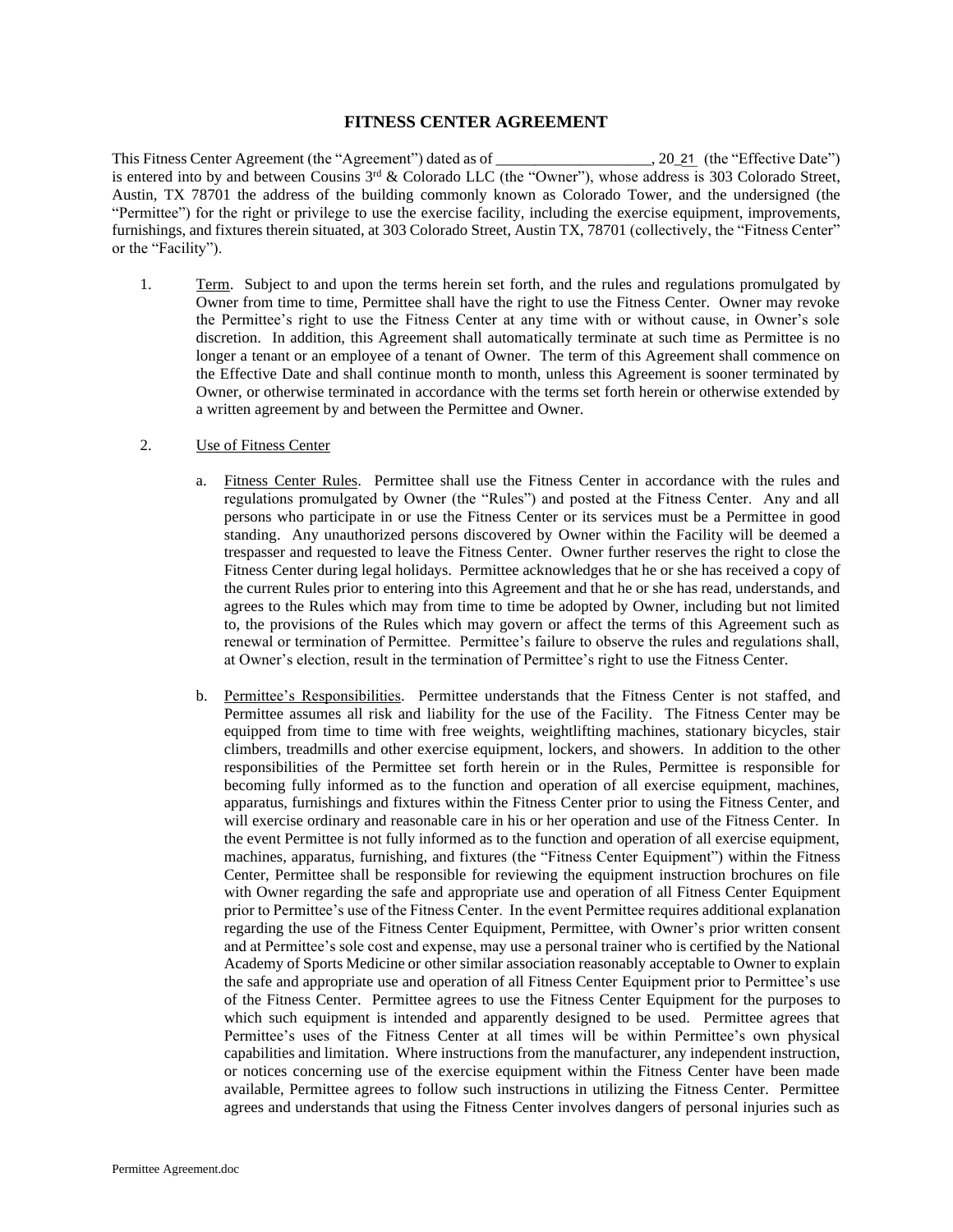muscle strain, as well as other dangers and injuries that cannot be foreseen, and that injury or death could result from his or her use of the Fitness Center. Use of the Fitness Center means that the Permittee has knowledge of and appreciates the risks involved with such use, including potential injuries, which may arise therefrom. Permittee shall be responsible for undertaking all reasonable steps to guard against injury to his or her self and to other persons or property within the Fitness Center or the premises of Colorado Tower, and to prevent damage to the Fitness Center or any other property within Colorado Tower. Permittee shall promptly notify Manager of any defective exercise equipment, as well as any damage to any Fitness Center Equipment. Permittee is responsible for safeguarding all valuables prior to entry, or while within the Fitness Center, and agrees that the lockers provided within the Fitness Center are designed for clothing and gym bags and that valuables are not secure in the Fitness Center. Owner is not responsible for lost or stolen items.

c. Assumption of Risk. Permittee has personally conducted an inspection of the Fitness Center and hereby acknowledges that no security personnel, exercise consultant or other attendant shall be present in the Fitness Center. Permittee shall be solely responsible for his or her own safety and shall determine his or her own physical capabilities and limitation in using utilizing the Fitness Center. Permittee agrees that upon any use of, or presence within, the Fitness Center, Permittee is making an informed choice to use or be present within the Fitness Center and expressly assumes the risk of such use or presence. Permittee acknowledges that the American College of Sports Medicine advises that each Permittee, especially those 35 years of age and older, should consult his or her physician and follow such physician's recommendation before using the Facility or otherwise beginning any exercise program at the Fitness Center. Furthermore, if Permittee has a history of heart disease, Permittee should consult a physician before using the Fitness Center.

**NOTWITHSTANDING THE RISKS ASSOCIATED WITH THE USE OF THE FITENSS CENTER EQUIPMENT AND THE FITNESS CENTER, BY EXECUTION OF THIS AGREEMENT, PERMITTEE, ON BEHALF OF HIMSELF OR HERSELF, AND ANY AND ALL OF HIS OR HER FAMILY MEMBERS, MINOR CHILDREN, HEIRS, SUCCESSORS, ASSIGNS AND PERSONAL REPRESENTATIVES AND EACH OF THEM, (a) ACKNOWLEDGES THAT HE OR SHE IS VOLUNTARILY ENTERING THE FACILITY OR FITNESS CENTER TO ENGAGE IN USE THEREOF WITH KNOWLEDGE OF THE RISKS INVOLVED, AND (b) AGREES TO ACCEPT AND ASSUME ALL RISKS OF PERSONAL INJURY, DISABILITY, DEATH OR PROPERTY DAMAGE RELATED TO COVID-19, ARISING FROM PERMITTEE'S PRESENCE IN OR USE OF THE FACILITY OR THE FITNESS CENTER, WHETHER CAUSED BY THE ORDINARY NEGLIGENCE OF OWNER OR OTHERWISE.**

- d. Covid-19 Rider. Permittee acknowledges that this Agreement includes the Covid-19 Rider attached hereto and incorporated herein.
- 3. No Waiver. Permittee does hereby acknowledge that failure of Owner to enforce any Rules, or any conditions of Permittee's use of the Fitness Center or any of the Owner's rights under this Agreement or under law shall not be deemed or construed to be a waiver by Owner of its rights thereafter to insist upon the Permittee's compliance with all Rules adopted by Owner, from time to time, and with all terms and conditions of this Agreement.
- 4. Release. In consideration of the use of the Fitness Center Equipment and all other exercise and recreational facilities at the Fitness Center, Permittee, on behalf of himself or herself, and any and all of his or her family members, minor children, heirs, successors, assigns and personal representatives,, does hereby agree to release Cousins 3<sup>rd</sup> & Colorado LLC, Cousins Properties Incorporated, Cousins Properties LP, Cousins Realty Services, LLC, CPI Services LLC and any successor owner or manager of the building wherein the Fitness Center is located and their respective subsidiaries and affiliates, employees, officers, agents, contractors, contract managers, successors and assigns (collectively hereinafter, the "Released Parties") from liability for all injuries sustained by Permittee, any loss or damages of any nature or kind and/or cost of liability resulting from any act or omission, including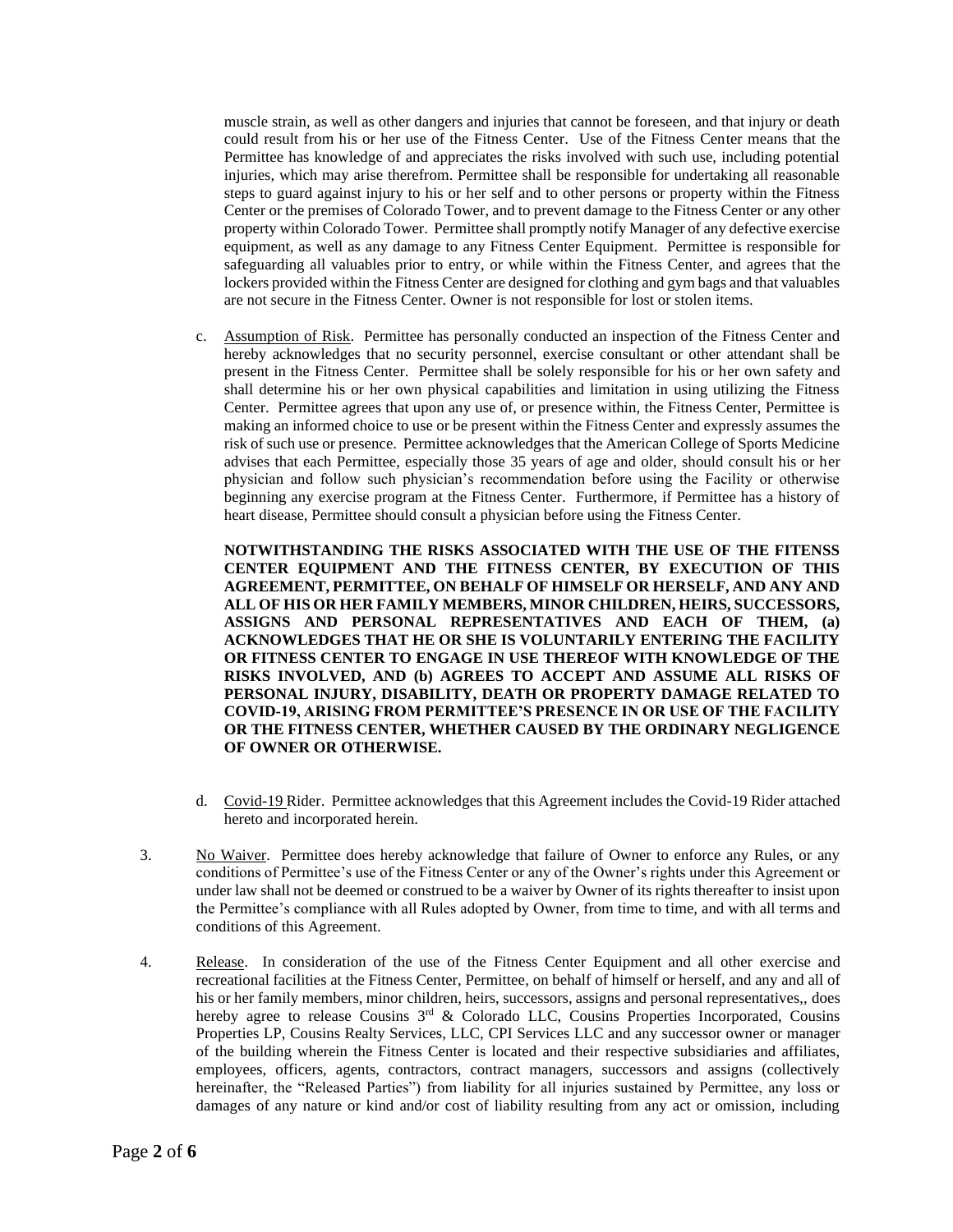negligence of the Released Parties, in connection with the use of the Fitness Center by Permittee or others, including but not limited to injuries, loss, damages and/or liability arising out of or attributable to being exposed to or contracting Covid-19 or other infectious disease. Permittee agrees to indemnify and hold harmless the Released Parties from any loss, liability, damage or cost that they may incur from Permittee's presence at the Fitness Center or use of the Fitness Center, including but not limited to any liability or loss the Released Parties may be held responsible for because of any torts committed by the Permittee or any guest of Permittee, against the Permittee or against any other persons present at the Fitness Center or present within the premises of Colorado Tower and Permittee further agrees to reimburse the Released Parties for any damage that he or she may cause, or any guest of the Permittee may cause, to the Fitness Center or the asset or property of the Released Parties. It is intended that this release shall constitute a good sufficient and complete defense against any actions which might be brought by the Permittee or anyone acting on the Permittee's behalf or claiming by or through the Permittee alleging injury, loss or damage arising out of use of or presence within the Fitness Center. The execution and delivery of this release and indemnity is a material inducement for the rights granted to Permittee hereunder, and Permittee acknowledges that Owner is relying on this release and indemnity and that Owner would not grant rights to Permittee as provided herein in the absence of this release and indemnity. Permittee has signed this release and indemnity of his or her own free will and agrees with all terms and conditions.

- 5. Miscellaneous. By signing this Agreement, Permittee acknowledges that he or she has read this entire Agreement and fully understands and agrees to all terms and conditions of this Agreement and the Rules as amended from time to time. This Agreement shall inure to be the benefit of Owner, and the Released Parties and their respective successors and assigns. In consideration for being allowed to use the Fitness Center, Permittee hereby releases Cousins  $3<sup>rd</sup>$  & Colorado LLC, Cousins Properties Incorporated, Cousins Properties LP, Cousins Realty Services, LLC, CPI Services LLC, their subsidiary and affiliate companies, as well as the employees, officers, directors and agents of such companies and any other designees of owner from any liability for claims concerning injuries, damages, or any other causes of action arising from the use of the Facility.
- 6. Limitation of Liability. **PERMITTEE'S SOLE AND EXCLUSIVE METHOD OF COLLECTING ON ANY JUDGMENT THAT PERMITTEE MAY OBTAIN AGAINST OWNER OR ANY OF THE RELEASED PARTIES, OR ANY OTHER AWARD MADE TO USER IN ANY JUDICIAL PROCESS REQUIRING THE PAYMENT OF MONEY BY OWNER OR ANY OF THE RELEASED PARTIES, SHALL BE TO PROCEED AGAINST THE INTERESTS OF OWNER IN AND TO THE BUILDING. NEITHER OWNER NOR ANY OF THE RELEASED PARTIES, NOR THEIR RESPECTIVE EMPLOYEES, AGENTS OR CONTRACTORS, SHALL HAVE ANY PERSONAL LIABILITY OF ANY KIND WHETHER UNDER THIS AGREEMENT OR OTHERWISE.**

PERMITTEE: (Please click on the text boxes to enter, except signature)

| Signed:                  |  |
|--------------------------|--|
|                          |  |
|                          |  |
| Name:                    |  |
| (Typed)                  |  |
| Employer:                |  |
| Suite Address:           |  |
| Office Telephone Number: |  |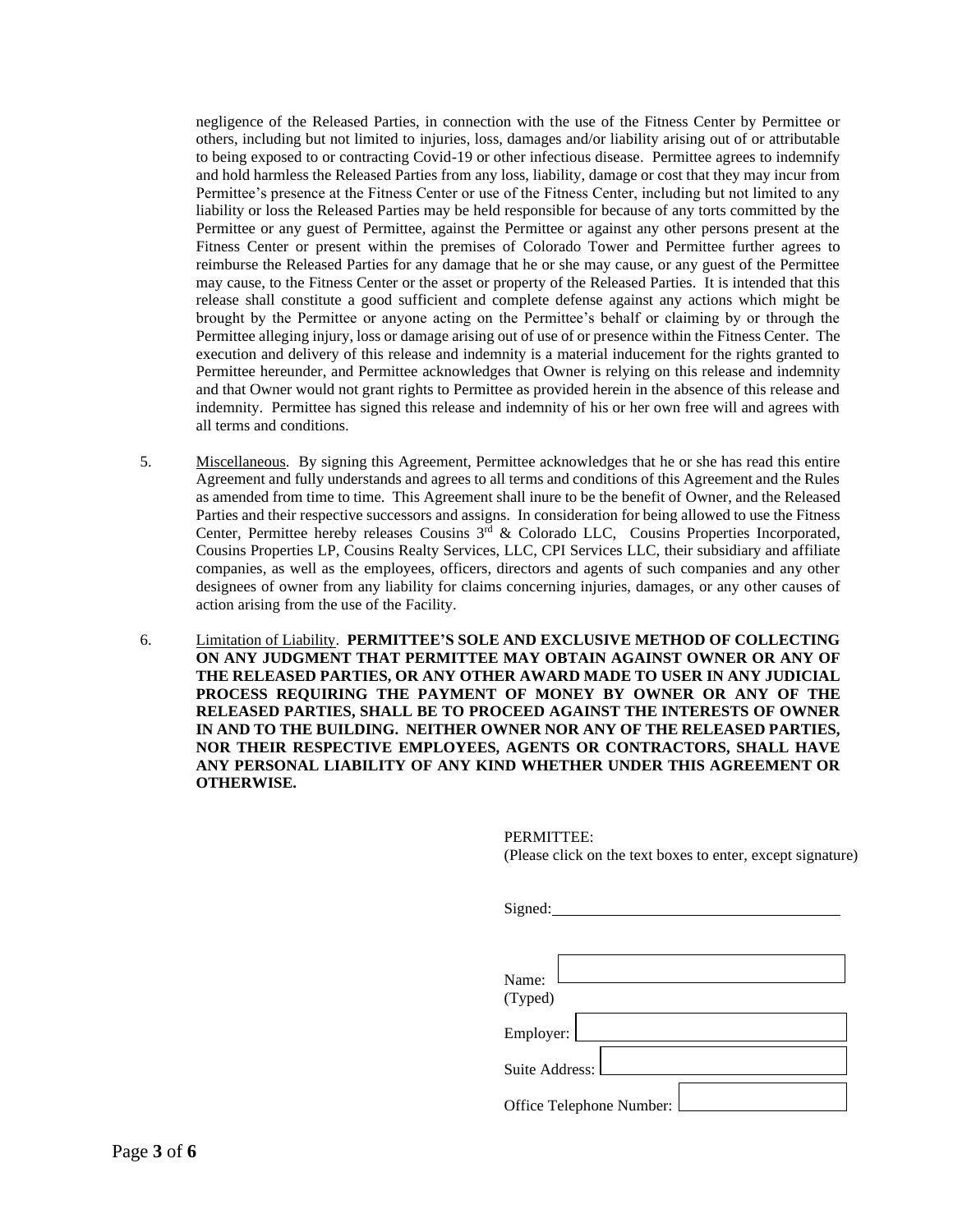|                                               | Do you currently have an Access Card? (Y/N): |
|-----------------------------------------------|----------------------------------------------|
|                                               | Gender for Locker Room Access (M/F):         |
|                                               | Email Address:                               |
|                                               | Date:                                        |
|                                               |                                              |
| In the event of an emergency, please contact: |                                              |
| Relationship and telephone number:            |                                              |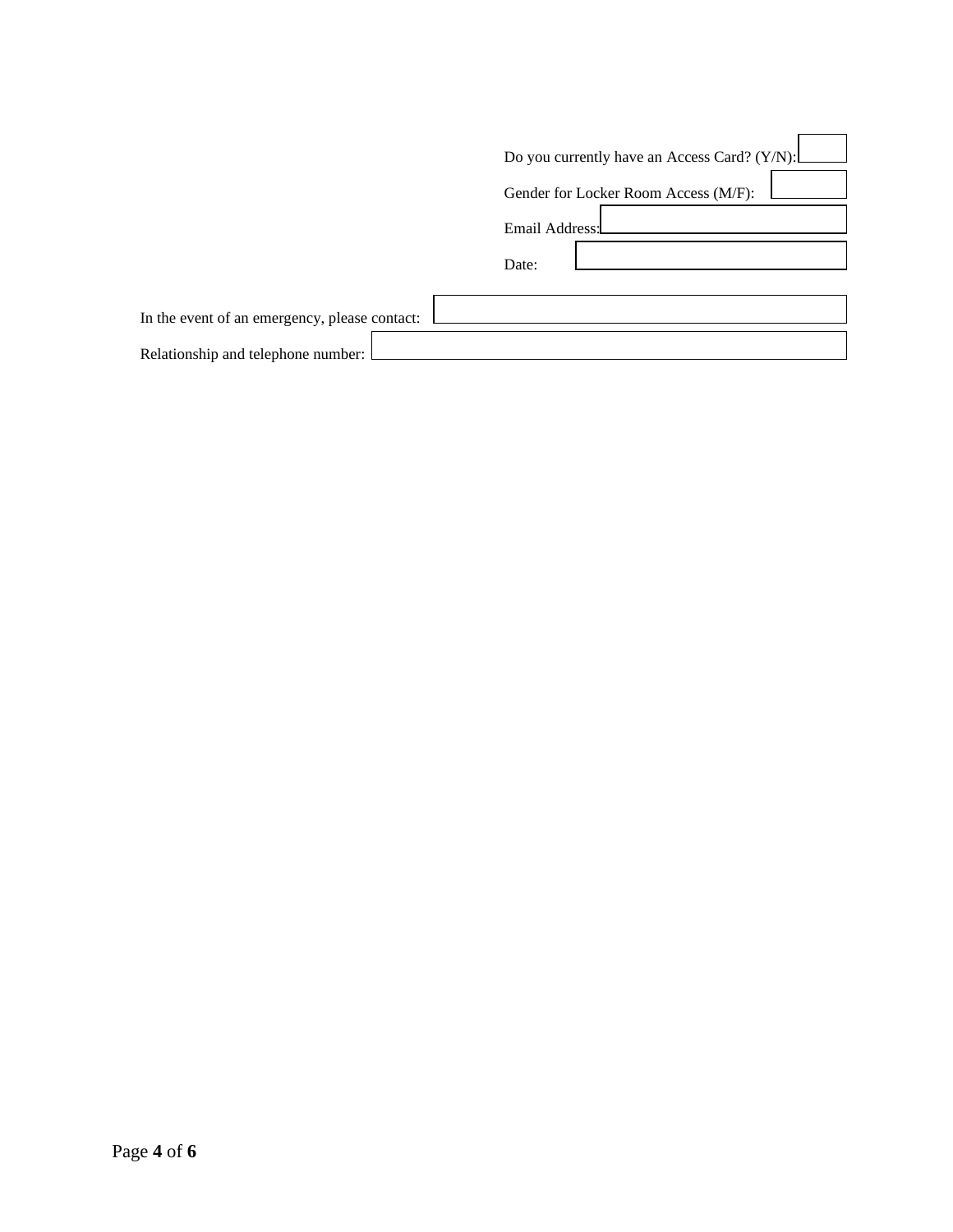## COVID-19 RIDER to FITNESS CENTER AGREEMENT

The novel coronavirus, COVID-19, has been declared a worldwide pandemic by the World Health Organization. COVID-19 is reported to be extremely contagious. The United States Center for Disease Control and Prevention (CDC), the State of Texas and local county health departments have recommended social distancing measures of at least six feet between people and have encouraged vulnerable people or persons with compromised immunities to avoid public gatherings and spaces. The medical knowledge and resulting restrictions and recommendations continue to evolve, but the virus is believed to spread from person-to-person contact and/or by contact with contaminated surfaces and objects, and even possibly in the air. People reportedly can be infected and show no symptoms and therefore spread the disease. The exact methods of spreading the disease and contraction are unknown, and there is no known treatment or cure for COVID-19. Evidence has shown that COVID-19 can cause serious and potentially life-threatening illness and even death. Owner (as defined in the within and foregoing Agreement) cannot prevent Permittee from becoming exposed to, contracting, or spreading COVID-19 while entering into the Facility or utilizing the Fitness Center. It is not possible to prevent the presence of the disease or the possibility that Permittee may be exposed to COVID-19 while at the Facility or the Fitness Center. Therefore, if Permittee chooses to enter into the Facility and utilize the Fitness Center, Permittee may be exposed to and/or increasing his or her risk of contracting or spreading Covid-19.

ASSUMPTION OF RISK. Permittee understands, and does hereby acknowledge, that he or she is aware of the contagious nature of the 2019 novel coronavirus disease commonly known as Covid-19 and other infectious diseases, and the risk that he or she may be exposed to or contract Covid-19 or other infectious diseases by being in the Fitness Center and engaging in use of the Facility. Permittee understands, and does hereby acknowledge, such exposure or infection may result in serious illness, personal injury, permanent disability, death or property damage. Permittee understands, and does hereby acknowledge, that this risk may result from or be compounded by the actions, omissions, or negligence of others, including employees, agents and contractors of Owner. Permittee understands that Owner cannot guarantee that Permittee will not become infected with Covid-19 or other infectious disease while in the Facility or Fitness Center, and that being in the Facility or Fitness Center may increase the risk of Permittee's contracting Covid-19 or other infectious diseases. Permittee understands, and does hereby acknowledge, that the use of the Fitness Center and the Facility is of such value to Permittee that he or she accepts the risk of exposure to, contracting and/or spreading Covid-19 in order to utilize the Fitness Center and the Facility.

**NOTWITHSTANDING THE RISKS ASSOCIATED WITH COVID-19, BY EXECUTION OF THIS AGREEMENT, PERMITTEE, ON BEHALF OF HIMSELF OR HERSELF, AND ANY AND ALL OF HIS OR HER FAMILY MEMBERS, MINOR CHILDREN, HEIRS, SUCCESSORS, ASSIGNS AND PERSONAL REPRESENTATIVES AND EACH OF THEM, (a) ACKNOWLEDGES THAT HE OR SHE IS VOLUNTARILY ENTERING THE FACILITY OR FITNESS CENTER TO ENGAGE IN USE THEREOF WITH KNOWLEDGE OF THE DANGER INVOLVED, (b) AGREES TO ACCEPT AND ASSUME ALL RISKS OF PERSONAL INJURY, DISABILITY, DEATH OR PROPERTY DAMAGE RELATED TO COVID-19, ARISING FROM PERMITTEE'S PRESENCE IN OR USE OF THE FACILITY OR THE FITNESS CENTER, WHETHER CAUSED BY THE ORDINARY NEGLIGENCE OF OWNER OR OTHERWISE.**

REPRESENTATIONS OF ENTRY: Permittee, by execution of this Agreement, acknowledges and agrees that Permittee shall be deemed to have made the following representations upon each and every entry into the Fitness Center or the Facility:

- Permittee is not then experiencing any symptoms of illness identified by the CDC as potential symptoms of Covid-19. Permittee does not have a fever or cough and is not experiencing any shortness of breath.
- Permittee does not have a suspected (regardless of whether testing has been sought) case of Covid-19.
- Permittee is not advised to quarantine in accordance with the CDC guidance (14 days following exposure to a confirmed case of Covid-19).
- Permittee has not been diagnosed with Covid-19 within the prior 10 days, and Permittee has not experienced any fever within the prior 24 hours.